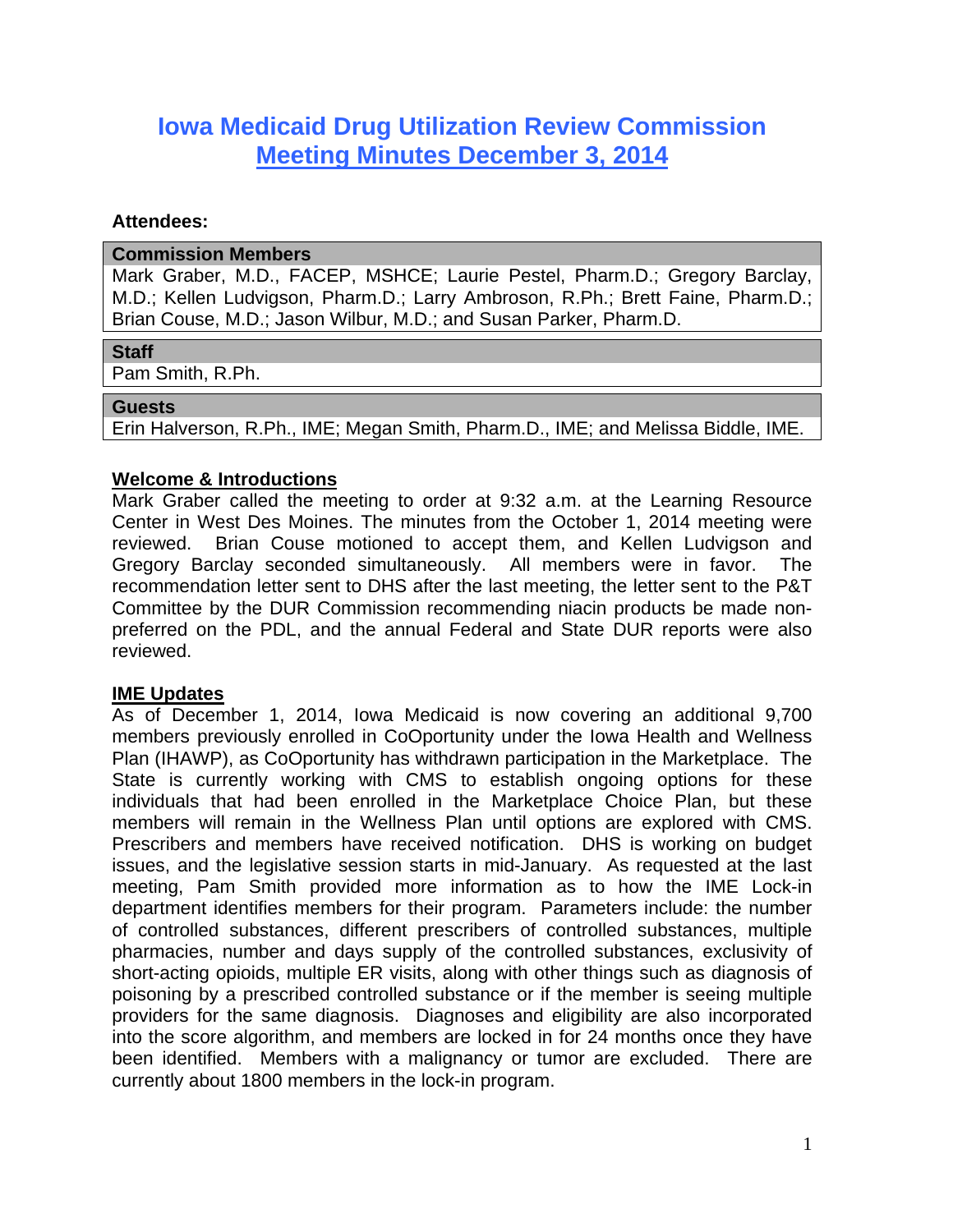## **Prevalence Report Summary**

Statistics from September though October 2014 were discussed, including: cost per user (\$298.51), number of total prescriptions dispensed (an increase of 9.4% compared to the previous reporting period), average cost per prescription (\$60.27), and generic utilization (83.7%). The total paid amount increased by 8.4% from the previous reporting period. There were 198,167 unique users, which is 8.4% more than the total for July and August. Lists of the top 20 therapeutic classes were provided. SSRIs had the highest prescription count, and Anticonvulsants came in second. The top 100 drugs were also reviewed. The ten most expensive medications were: Abilify, Vyvanse, methylphenidate hcl er, Lantus, Focalin XR, Cymbalta, Advate, Ventolin HFA, Advair Diskus, and Strattera.

## **Case Studies**

Pam Smith presented 4 case studies. Recommendations by Commissioners from these four examples resulted in annualized total savings of \$11,496.61 pre-rebate (state and federal).

| <b>Name</b>          | Representing                                   | <b>Drug/Topic</b>       |
|----------------------|------------------------------------------------|-------------------------|
| Paul Miner           | Gilead                                         | Sovaldi and Harvoni     |
| Kendig Bergstresser  | Celgene                                        | Otezla                  |
| Michael Voight       | <b>Patient Representative</b>                  | Hepatitis C PA Criteria |
| Antonio Sanchez      | University of Iowa Liver Transplant Center     | Harvoni                 |
| Donald Hilldebrand   | UnityPoint (Gilead and Abbvie Speaker Bureaus) | Harvoni                 |
| Jennifer Stoffel     | Janssen                                        | Olysio                  |
| <b>Tyler Whisman</b> | <b>Novartis</b>                                | Zykadia and Exjade      |

#### **Public Comment**

# **Focus Studies**

*Three or More Antiepileptics with a Seizure Diagnosis:* This was a follow-up discussion. Fifty-three (53) of the 291 members identified changed therapy, for an annualized cost savings of \$255,021.08 (state and federal, pre-rebate) as a result of the 751 surveys sent out to prescribers and pharmacies. A total of 312 (41.54%) surveys were returned.

*Three or More Antiepileptics without a Seizure Diagnosis: This was a follow-up* discussion. Ten (10) of the 25 members identified changed therapy, increasing the annual cost by \$3,832.96 (state and federal, pre-rebate) due to pre-rebate costs being reported, as a result of the 73 surveys sent out to prescribers and pharmacies. A total of 29 (39.73%) surveys were returned.

*Memantine Utilization without a Valid Diagnosis:* This was a follow-up discussion. Nineteen (19) of the 51 members identified changed therapy, for an annualized cost savings of \$42,567.64 (state and federal, pre-rebate) as a result of the 108 surveys sent out to prescribers and pharmacies. A total of 48 (44.44%) surveys were returned.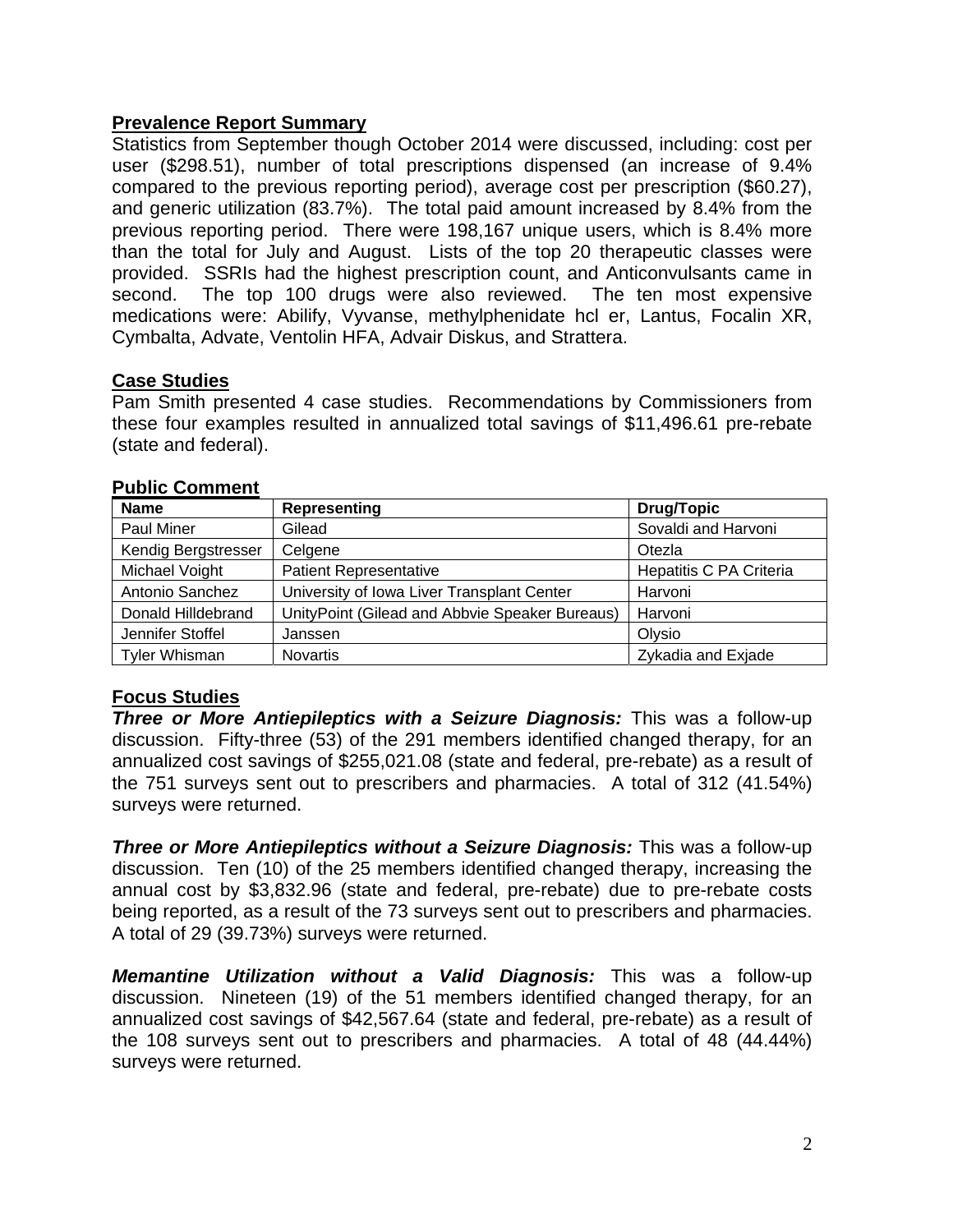*Duloxetine Dose Greater than 120mg per Day:* This was a follow-up discussion. Both of the members identified lost Medicaid eligibility since October 1, 2013. Four surveys had been sent out to prescribers and pharmacies, but only 1 (25%) of the surveys was returned.

*High Dose Stimulants in Children:* The providers of members exceeding 40mg per day of immediate-release amphetamine salt combo tablets will be contacted to ask if the dose could be decreased to a maximum of 40mg per day. Additionally, the providers of members exceeding 60mg per day of immediate-release methylphenidate tablets will be contacted to ask if the dose could be decreased to a maximum of 60mg per day. The Commission suggested looking into all stimulants, including long-acting, or those on combinations of long and short acting. Pam Smith agreed that the quantity limits on the long-acting stimulants needed to be adjusted, and will bring recommendations back to the next meeting.

*Benzodiazepine Dosing:* Letters will be sent to the prescribers of members combining two or more benzodiazepines concomitantly, and also those prescribing benzodiazepines without an SSRI or SNRI in patients that have an anxiety diagnosis. Pam Smith will break down the claims data to help determine appropriate quantity limits. She will also look at alprazolam usage to determine the impact of these limits. Erin Halverson suggested lowering the quantity limits slowly prior to adding a duplicate edit to control access to multiple strengths.

#### **Public Comment**

There were no additional public speakers.

# **Prior Authorization**

*Hepatitis C Agents:* The Commission reviewed the prior authorization criteria as follows:

*Prior authorization is required for direct-acting oral antiviral agents against the hepatitis C virus. Requests for non-preferred agents may be considered when documented evidence is provided that the use of the preferred agents would be medically contraindicated. Payment will be considered under the following conditions:* 

- *1. Patient is 18 years of age or older; and*
- *2. Patient's prior treatment history is provided (treatment naïve, prior null responder, partial responder, or relapser); and*
- *3. Documentation of viral load taken within 6 months before beginning therapy; and*
- *4. Viral load will be submitted by prescriber 12 weeks after completion of therapy; and*
- *5. If patient has a history of failed treatment due to non-compliance, documentation that steps have been taken to correct or address the causes of non-compliance are provided; and*
- *6. For patients on a regimen containing ribavirin, the following must be documented on the PA form:* 
	- *a) Patient is not a pregnant female or a male with a pregnant female partner;*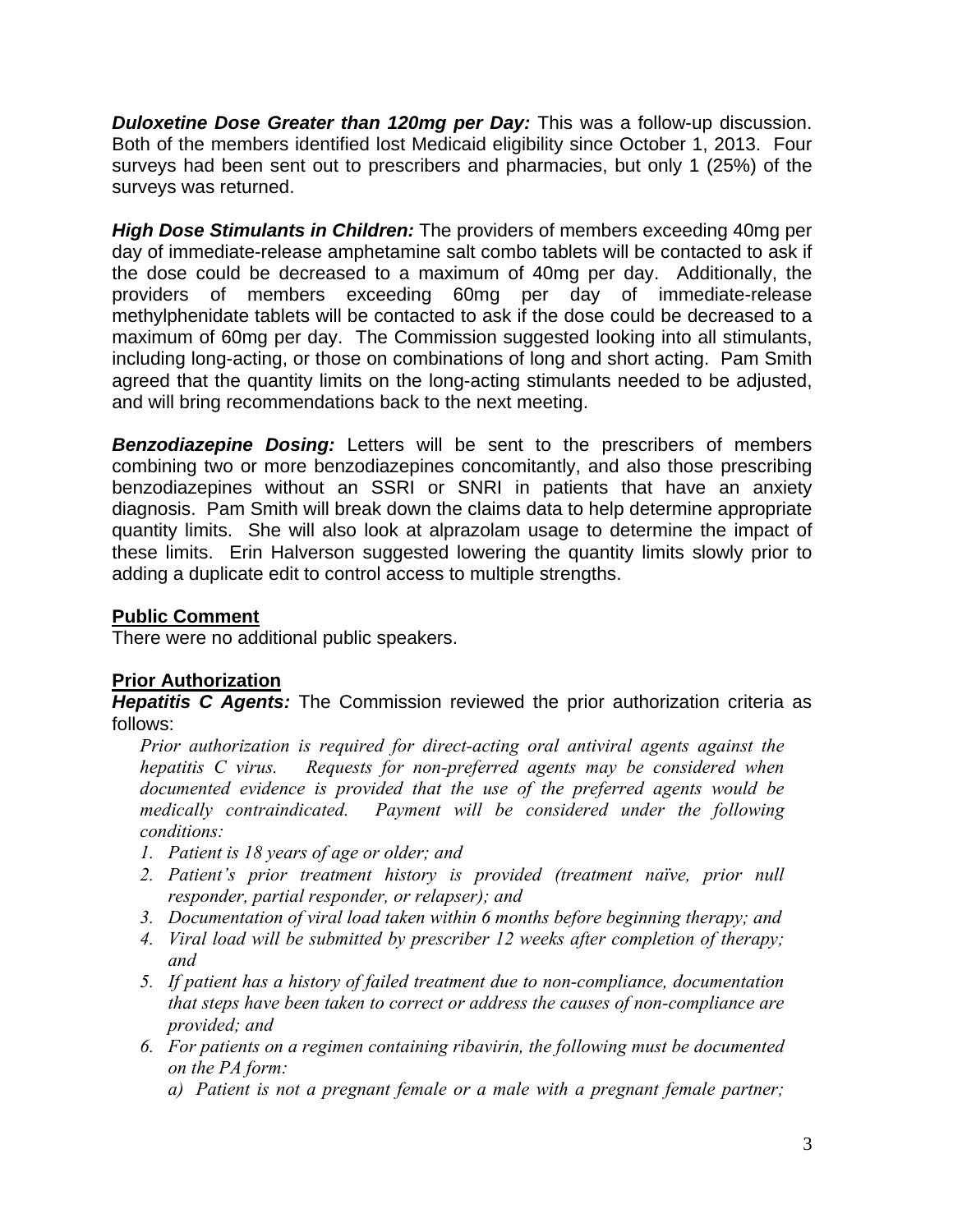*and* 

- *b) Women of childbearing potential and their male partners must use two forms of effective contraception (non-hormonal contraception for patients taking Sovaldi™) during treatment and for at least 6 months after treatment has concluded; and*
- *c) Documentation that routine monthly pregnancy tests are performed during this time; and*
- *7. Patient has abstained from the use of illicit drugs and alcohol for a minimum of three (3) months as evidenced by a negative urine confirmation test; and*
- *8. Prescriber is an infectious disease specialist, gastroenterologist, hepatologist or other hepatitis specialist.*
- *9. Where applicable, requests for peg-interferon alfa free regimens will be considered on a case-by-case basis for patients with hepatitis C genotype 1 or 4 where peg-interferon alfa is contraindicated. Contraindications include: documented life-threatening side effects; decompensated hepatic disease; autoimmune hepatitis and other autoimmune disorders; a baseline neutrophil count below 1500/µL, a baseline platelet count below 90,000/ µL, or a baseline hemoglobin below 10g/dL; or a history of preexisting unstable cardiac disease.*
- *10. Non-FDA approved or non-compendia indicated combination therapy regimens will not be approved.*
- *11. If patient is recently eligible for Iowa Medicaid, and has been started and stabilized on therapy while covered under a different plan, documentation of how*  long the patient has been on medication will be required. Patient will be eligible *for the remainder of therapy needed, based on established length of therapy for the particular treatment (defined below).*
- *12. Lost or stolen medication replacement requests will not be authorized.*
- *13. The 72-hour emergency supply rule does not apply to oral hepatitis C antiviral agents.*

# *Victrelis*

- *Patient has a documented diagnosis of hepatitis C genotype 1; and*
- *Administered in combination with peg-interferon alfa and ribavirin; and*
- *Patient does not have HIV co-infection; and*
- *Patient does not have decompensated cirrhosis; and*
- *Patient has not previously tried or failed therapy with a hepatitis C protease inhibitor; and*
- *HCV-RNA results are required at treatment week 8, 12, and 24 (including lead in period) for boceprevir (Victrelis™).*
- *Additional prior authorizations will be considered with documentation of response to treatment, measured by HCV-RNA levels.*
- *Prior authorizations will be approved for a maximum of 24, 32, or 44 weeks of therapy with boceprevir (Victrelis™) based on response.*

# *Olysio*

*Patient has a documented diagnosis of hepatitis C genotype 1; and*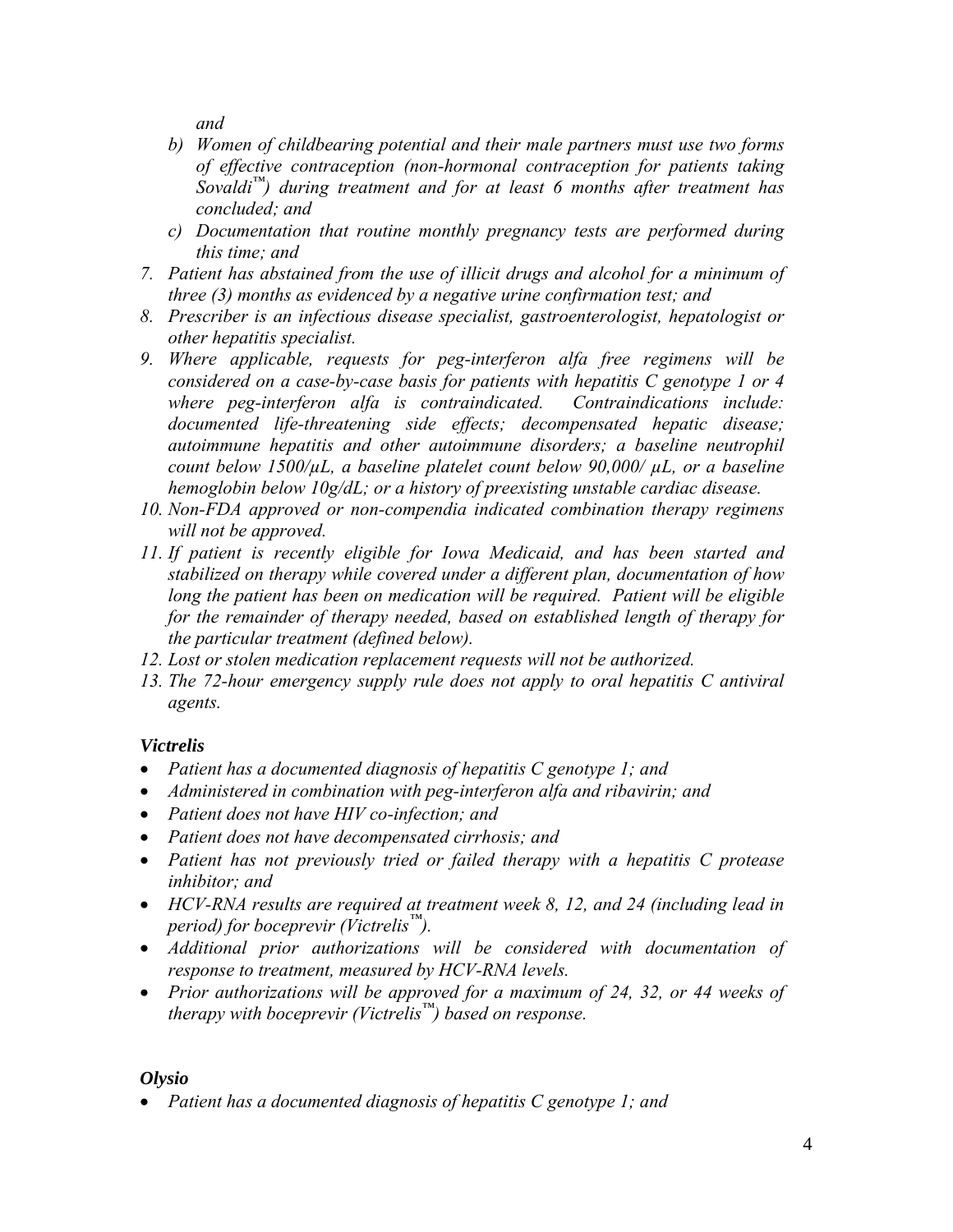- *Administered in combination with peg-interferon alfa and ribavirin; and*
- *Patient does not have HIV co-infection; and*
- *Patient does not have the NS3 Q80K polymorphism with hepatitis C genotype 1a; and*
- *The patient is not receiving dialysis or does not have a CrCl < 30 mL/min; and*
- *Patient has not previously tried or failed therapy with a hepatitis C protease inhibitor; and*
- *HCV-RNA results are required at treatment week 4 for simeprevir (Olysio™).*
- *Additional prior authorizations will be considered with documentation of response to treatment, measured by HCV-RNA levels.*
- *A maximum 12 weeks of therapy will be allowed.*

## *Sovaldi*

- *The patient is not receiving dialysis or does not have a CrCl < 30 mL/min; and*
- *Patient does not have decompensated cirrhosis; and*
- *Documentation the patient has advanced liver disease stage 3 or greater fibrosis as confirmed by one of the following indicators related to staging of liver fibrosis (attach test results/documentation):* 
	- o *Liver biopsy confirming a Metavir score ≥ F3; or*
	- o *Transient elastography (FibroScan) score ≥ 9.5kPa; or*
	- o *FibroSURE (FibroTest) score ≥ 0.58; or*
	- o *APRI score > 1.5; or*
	- o *Radiological imaging consistent with cirrhosis (i.e. evidence of portal hypertension); and*
	- o *Physical findings or clinical evidence consistent with cirrhosis.*
- *Dosing and length of therapy will be based on the following:* 
	- o *Genotype 1: Patient has a documented diagnosis of hepatitis C genotype 1 (mono-infected or HCV/HIV co-infected) and used in combination with peginterferon alfa and ribavirin. A maximum 12 weeks therapy will be allowed.*
	- o *Genotype 2: Patient has a documented diagnosis of hepatitis C genotype 2 (mono-infected or HCV/HIV co-infected) and used in combination with ribavirin. A maximum 12 weeks of therapy will be allowed.*
	- o *Genotype 3: Patient has a documented diagnosis of hepatitis C genotype 3 (mono-infected or HCV/HIV co-infected) and used in combination with ribavirin. A maximum 24 weeks of therapy will be allowed.*
	- o *Genotype 4: Patient has a documented diagnosis of hepatitis C genotype 4 (mono-infected or HCV/HIV co-infected) and used in combination with peginterferon alfa and ribavirin. A maximum 12 weeks of therapy will be allowed.*
- *Hepatocellular carcinoma: Patient has a documented diagnosis of hepatitis C genotype 1, 2, 3, 4 with a diagnosis of hepatocellular carcinoma meeting Milan criteria (awaiting liver transplantation) and in combination with ribavirin for up to 48 weeks or until liver transplantation, whichever comes first. Milan criteria are defined as:* 
	- o *One lesion smaller than 5 cm in diameter for subjects with a single lesion;*
	- o *Up to 3 lesions smaller than 3 cm in diameter in subjects with multiple lesions;*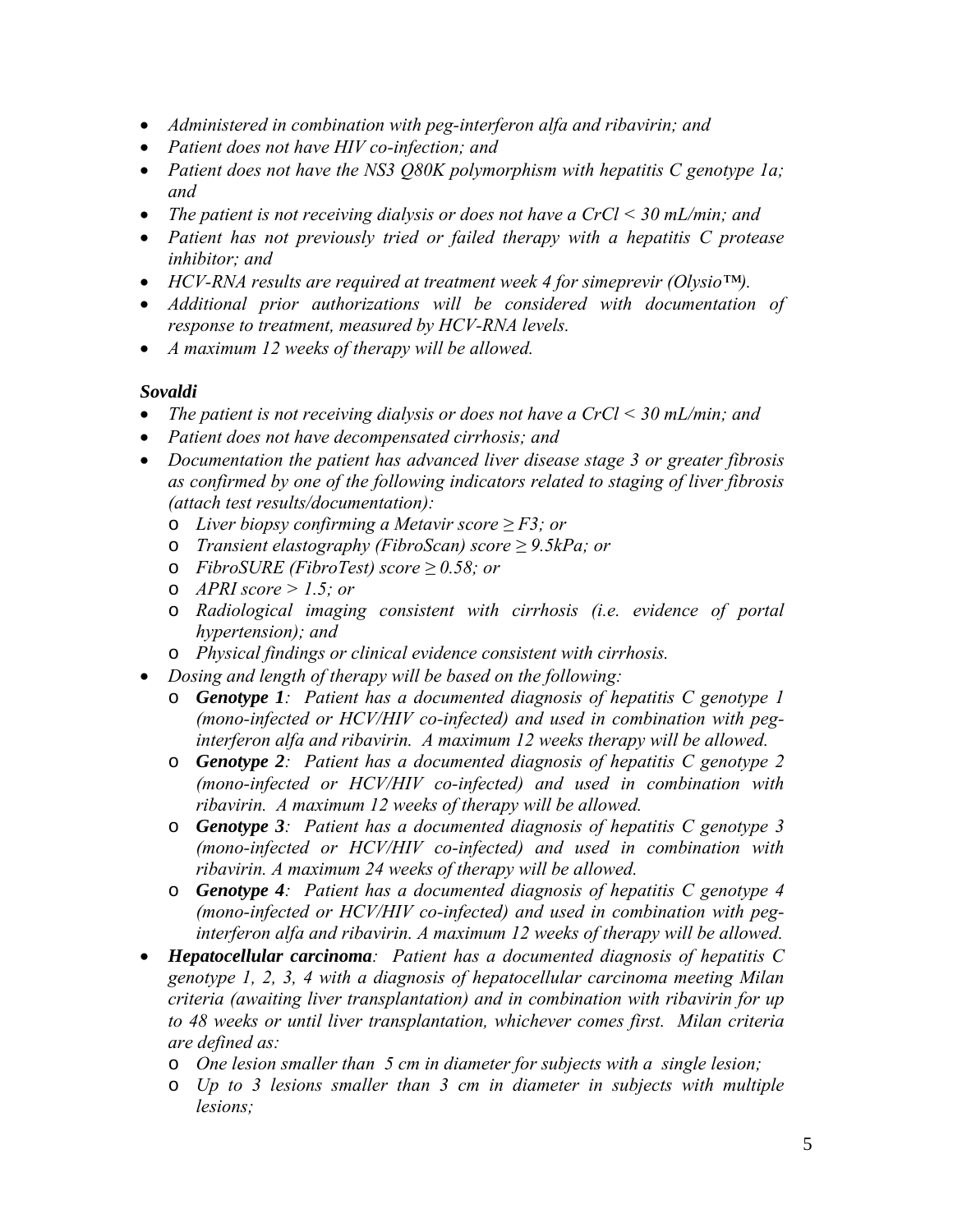- o *No extrahepatic manifestations;*
- o *No vascular invasion.*

#### *Harvoni*

- *Patient has documentation of hepatitis C genotype 1a or 1b; and*
- *The patient is not receiving dialysis or does not have a CrCl < 30 mL/min; and*
- *Patient is not co-infected with hepatitis B or HIV; and*
- *Patient does not have decompensated liver disease; and*
- *Patient has a contraindication to a preferred peg-interferon alfa plus ribavirin based regimen (e.g. sofosbuvir + peg-interferon + ribavirin); and*
- *Documentation the patient has advanced liver disease as confirmed by one of the following indicators related to staging of liver fibrosis (attach test results/documentation):* 
	- o *Liver biopsy confirming a Metavir score ≥ F3; or*
	- o *Transient elastography (FibroScan) score ≥ 9.5kPa; or*
	- o *FibroSURE (FibroTest) score ≥ 0.58; or*
	- o *APRI score > 1.5; or*
	- o *Radiological imaging consistent with cirrhosis (i.e. evidence of portal hypertension); and*
	- o *Physical findings or clinical evidence consistent with cirrhosis.*
- *Dosing and length of therapy will be based on the following:* 
	- o *Patient is treatment-naïve without cirrhosis and has a documented pretreatment baseline HCV RNA less than 6 million IU/mL. A maximum 8 weeks of therapy will be allowed; or*
	- o *Patient is treatment-naïve with or without cirrhosis and has a documented pre-treatment baseline HCV RNA greater than 6 million IU/mL. A maximum 12 weeks of therapy will be allowed; or*
	- o *Patient is treatment-experienced without cirrhosis and experienced failure with a previous treatment regimen that included either peg-interferon alfa + ribavirin or an HCV protease inhibitor + peg-interferon alfa + ribavirin. A maximum 12 weeks of therapy will be allowed; or*
	- o *Patient is treatment-experienced with cirrhosis and experienced failure with a previous treatment regimen that included either peg-interferon alfa + ribavirin or an HCV protease inhibitor + peg-interferon alfa + ribavirin. A maximum 24 weeks of therapy will be allowed.*

Jason Wilbur motioned to accept the criteria as modified, and Brian Couse seconded. All members were in favor. Criteria will be sent to the medical and pharmacy associations for comment.

**Deferasirox (Exjade):** The Commission reviewed the prior authorization criteria as follows:

*Prior authorization is required for deferasirox. Payment will be considered under the following conditions:*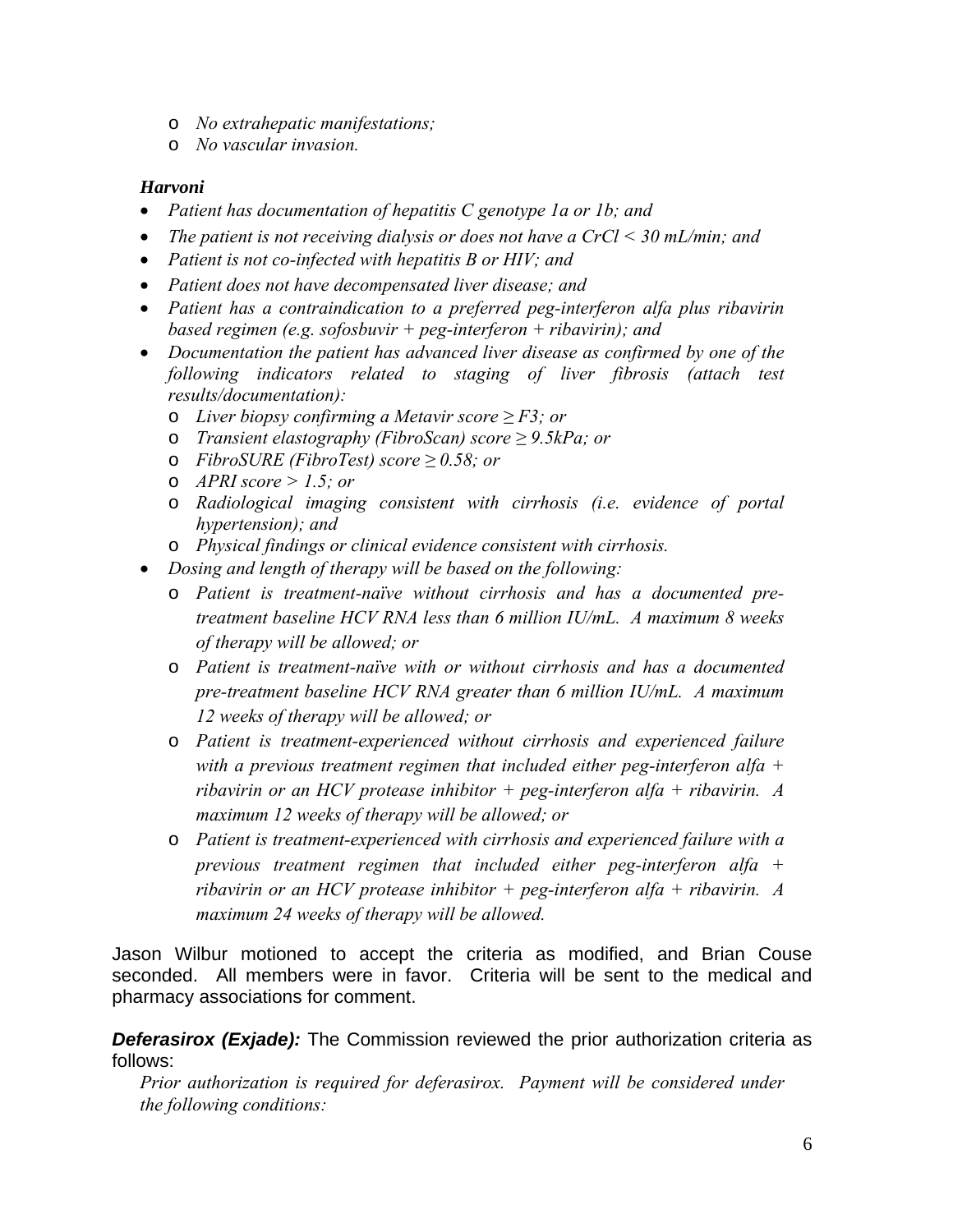- *1. Patient does not have a serum creatinine greater than 2 times the age-appropriate upper limit of normal or creatinine clearance <40mL/min; and*
- *2. Patient does not have a poor performance status; and*
- *3. Patient does not have a high-risk myelodysplastic syndrome; and*
- *4. Patient does not have advanced malignancies; and*
- 5. Patient does not have a platelet count  $\langle 50 \times 10^9 \rangle L$ .

## *Transfusional Iron Overload*

## *Initiation of Therapy*

- *1. Patient is 2 years of age or older; and*
- *2. Patient has documentation of iron overload related to anemia (attach documentation); and*
- *3. Patient has documentation of a recent history of frequent blood transfusions that has resulted in chronic iron overload; and*
- *4. Serum ferritin is consistently >1000 mcg/L (attach lab results dated within the past month); and*
- *5. Starting dose does not exceed 20mg/kg/day. Calculate dose to the nearest whole tablet.*
- *6. Initial requests will be considered for up to 3 months.*

# *Continuation of Therapy*

- *1. Serum ferritin has been measured within 30 days of continuation of therapy request (attach lab results); and*
- *2. Ferritin levels are >500mcg/L; and*
- *3. Dose does not exceed 40mg/kg/day.*

# *Non-Transfusional Iron Overload*

*Initiation of Therapy*

- *1. Patient is 10 years of age or older; and*
- *2. Patient has documentation of iron overload related to anemia (attach documentation); and*
- *3. Serum ferritin and liver iron concentration (LIC) has been measured within 30 days of initiation (attach lab results); and*
- *4. Serum ferritin levels are >300mcg/L.*
- *5. Liver iron concentration (LIC) are >3mg Fe/g dw; and*
- *6. Dose does not exceed 10mg/kg/day (if LIC is <15mg Fe/g dw), or 20mg/kg/day (if LIC is >15mg Fe/g dw).*
- *7. Initial authorization will be considered for up to 6 months.*

*Continuation of Therapy*

- *1. Serum ferritin and LIC have been measured within 30 days of continuation of therapy request; and*
- *2. Serum ferritin levels are >300mcg/L; and*
- *3. Liver iron concentration (LIC) is >3mg Fe/g dw; and*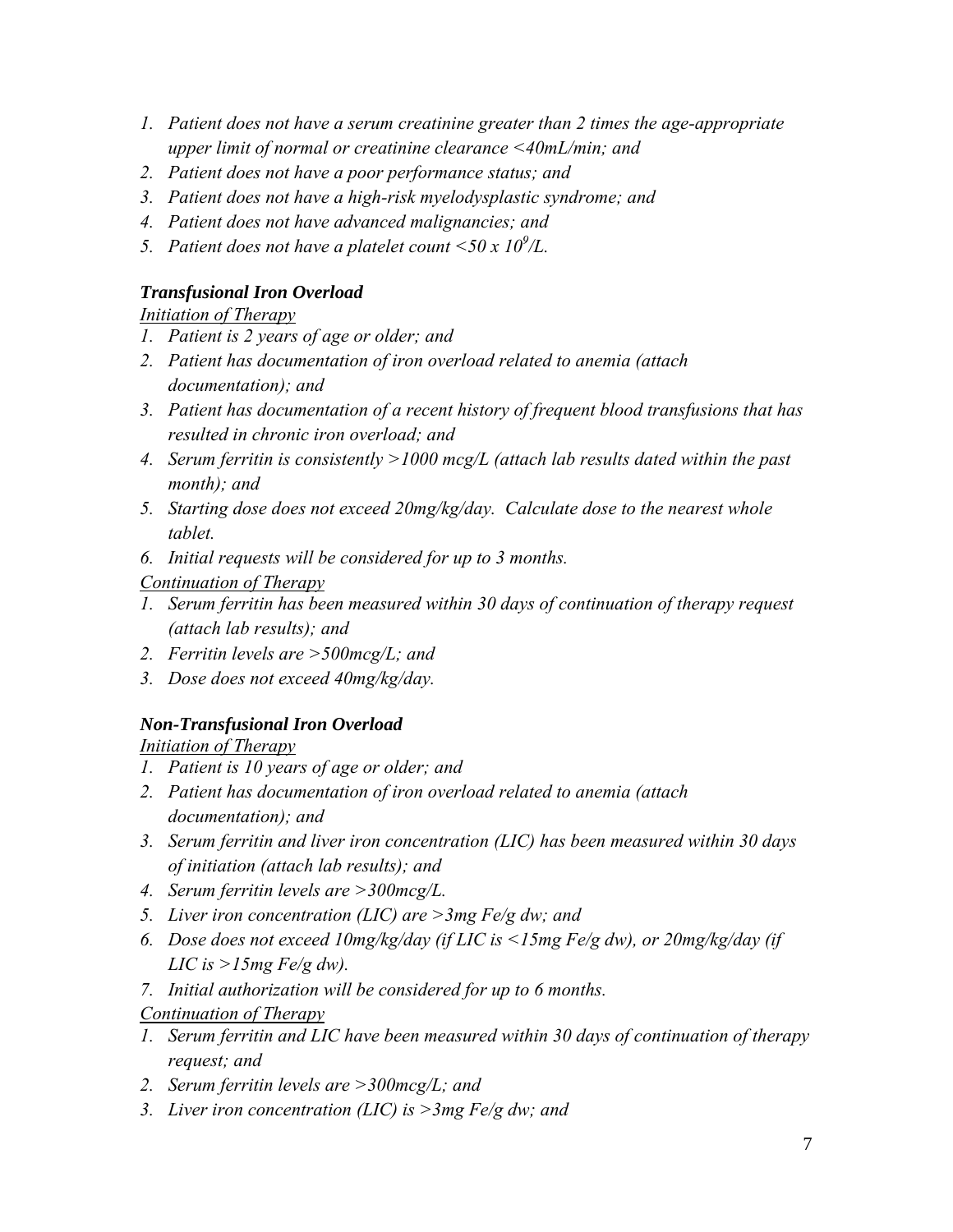*4. Dose does not exceed 10mg/kg/day (if LIC is 3 to 7mg Fe/g dw) or 20mg/kg/day (if LIC is >7mg Fe/g dw).* 

Kellen Ludvigson motioned to accept the criteria as modified, and Brian Couse seconded. All members were in favor. Criteria will be sent to the medical and pharmacy associations for comment.

*Vorapaxar (Zontivity):* The Commission reviewed the prior authorization criteria as follows:

*Prior authorization is required for vorapaxar (Zontivity™). Payment will be considered under the following conditions:* 

- *1. Patient has a history of myocardial infarction (MI) or peripheral artery disease; and*
- *2. Patient does not have a history of stroke, transient ischemic attack (TIA), intracranial bleeding, or active peptic ulcer; and*
- *3. Patient has documentation of an adequate trial and therapy failure with aspirin plus clopidogrel; and*
- *4. Patient will use vorapaxar concurrently with aspirin and/or clopidogrel.*

*The required trials may be overridden when documented evidence is provided that the use of this agent would be medically contraindicated.* 

Brett Faine and Kellen Ludvigson simultaneously motioned to accept the criteria as modified, and Brian Couse seconded. All members were in favor. Criteria will be sent to the medical and pharmacy associations for comment.

*Ceritinib (Zykadia):* The Commission reviewed the prior authorization criteria as follows:

*Prior authorization is required for ceritinib (Zykadia™). Payment will be considered under the following conditions:* 

- *1. Patient has a diagnosis of metastatic non-small cell lung cancer (NSCLC) that is anaplastic lymphoma kinase (ALK)-positive as detected by an FDA-approved test (attach copy of results); and*
- *2. Patient is 18 years of age or older; and*
- *3. Prescribed by a oncologist; and*
- *4. Patient has documentation of treatment with crizotinib and the disease has progressed while on treatment or is intolerant to treatment.*
- *5. Liver function tests (ALT, AST, and total bilirubin) will be monitored at least monthly while on ceritinib.*

*If criteria for coverage are met, initial requests will be given for 3 months. Requests for continuation of therapy will be considered with documentation patient has not experienced disease progression or unacceptable toxicity.* 

As this was the second review of these criteria, no motion was necessary. The recommendation with be sent to the Department for consideration.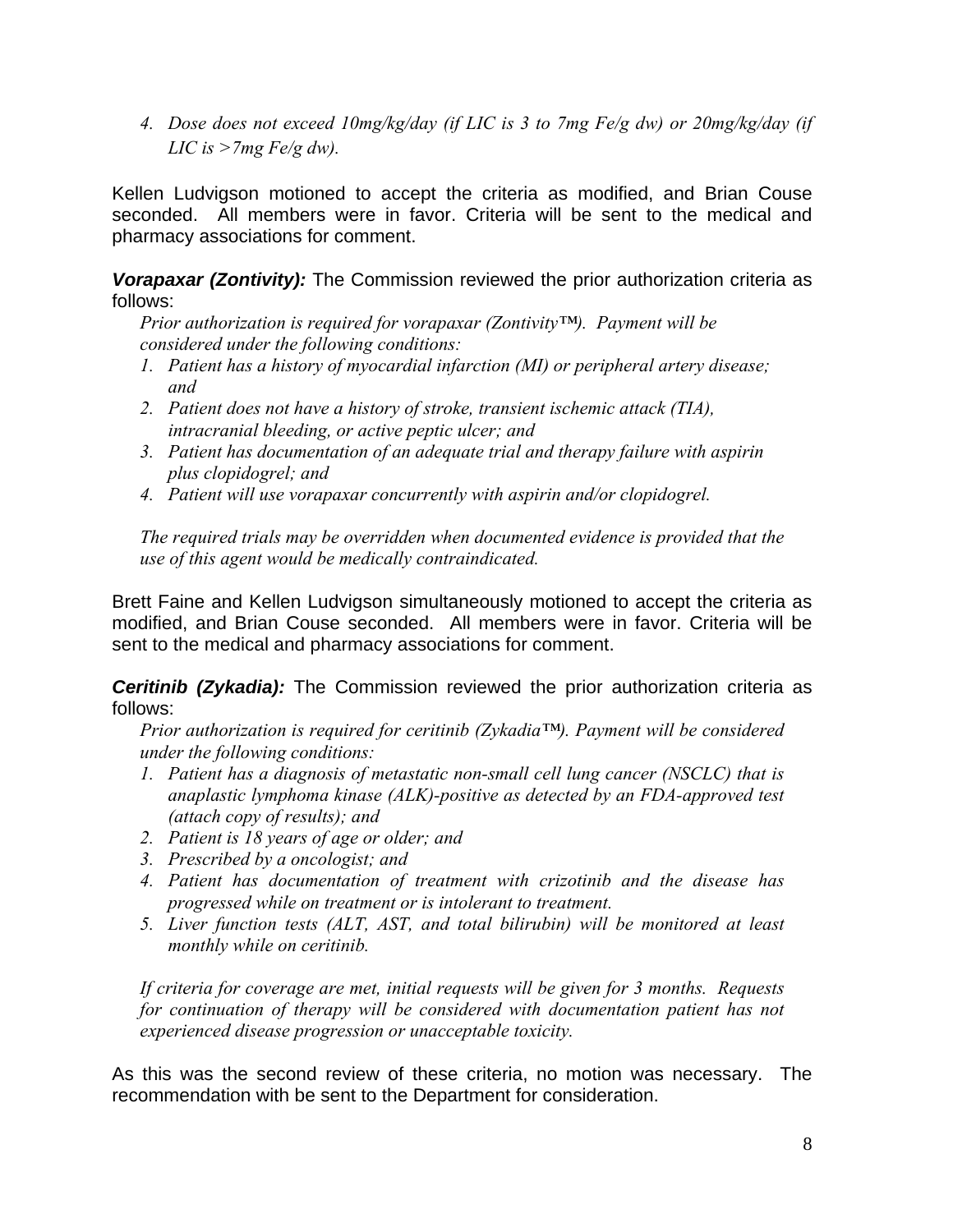# **ProDUR Edit**

*Antipsychotics – Age Edit and Duplicate Therapy Edit:* The DUR Commission also discussed the Mental Health Advisory Group's (MHAG) comments on the recommendations the DUR Commission initially made in April 2012 to implement ProDUR edits on antipsychotics in members less than 18 years of age. Specifically, the recommendation was to: 1) implement an age edit on risperidone for members less than five (5) years of age and an age edit on all other antipsychotics for members less than six (6) years of age; and 2) apply a duplicate therapy edit to all antipsychotics. The MHAG wondered if the age edits on haloperidol and chlorpromazine should be lowered to 3 years of age and six months of age respectively, to match the FDA standards. After discussion, the Commission continues to support implementation of the aforementioned ProDUR edits, tentatively scheduled for implementation in the summer of 2015. The members feel the age edits should not be lowered for haloperidol and chlorpromazine, and that requiring prior authorization for cases in which the prescribers want to use these medications for young children would be a good idea to confirm appropriate use. Prior to initiation of these edits, an informational letter will be sent to all providers, to encourage changes to drug regimen or submission of a PA prior to implementation of the edits and prior to discharge. Soft edits will also be programmed into the Point of Sale (POS) system indicating the claim(s) will deny for a PA at the specific date indicated, which should prompt the pharmacy to notify the prescriber. A draft of a FAQ document, which will likely be attached to the upcoming informational letter, was also provided. It covered topics such as how the ProDUR edits work in the POS system, the prior authorization process, and which antipsychotic medications would require prior authorization due to the new ProDUR edits. Chronic concurrent use will be considered on a case by case basis, but should be avoided if possible. A POS edit for a 30 day grace period to allow for tapering is being explored to decrease the need for PA when transitioning from one agent to another.

# **Miscellaneous**

*DUR Digest:* The Commission members reviewed the draft for DUR Digest Volume 27, Number 2. No changes were recommended. It will be brought back to the next meeting for final review.

*MedWatch:* The Commission members received FDA announcements regarding: methylphenidate hcl er tablets made by Mallinckrodt and Kudco; FDA approval of extended-release, single-entity hydrocodone product with abuse-deterrent properties; warning of case of rare brain infection PML with Tecfidera; and FDA approval of first combination pill to treat hepatitis C.

*New York Times Article – Cystic Fibrosis Foundation:* The Commission members received copies of this recent article detailing the Cystic Fibrosis Foundation deal that allows for the foundation to receive 3.3 billion from selling the rights to royalties of drugs developed for the lung disease. http://www.nytimes.com/2014/11/19/business/for-cystic-fibrosis-foundation-venture